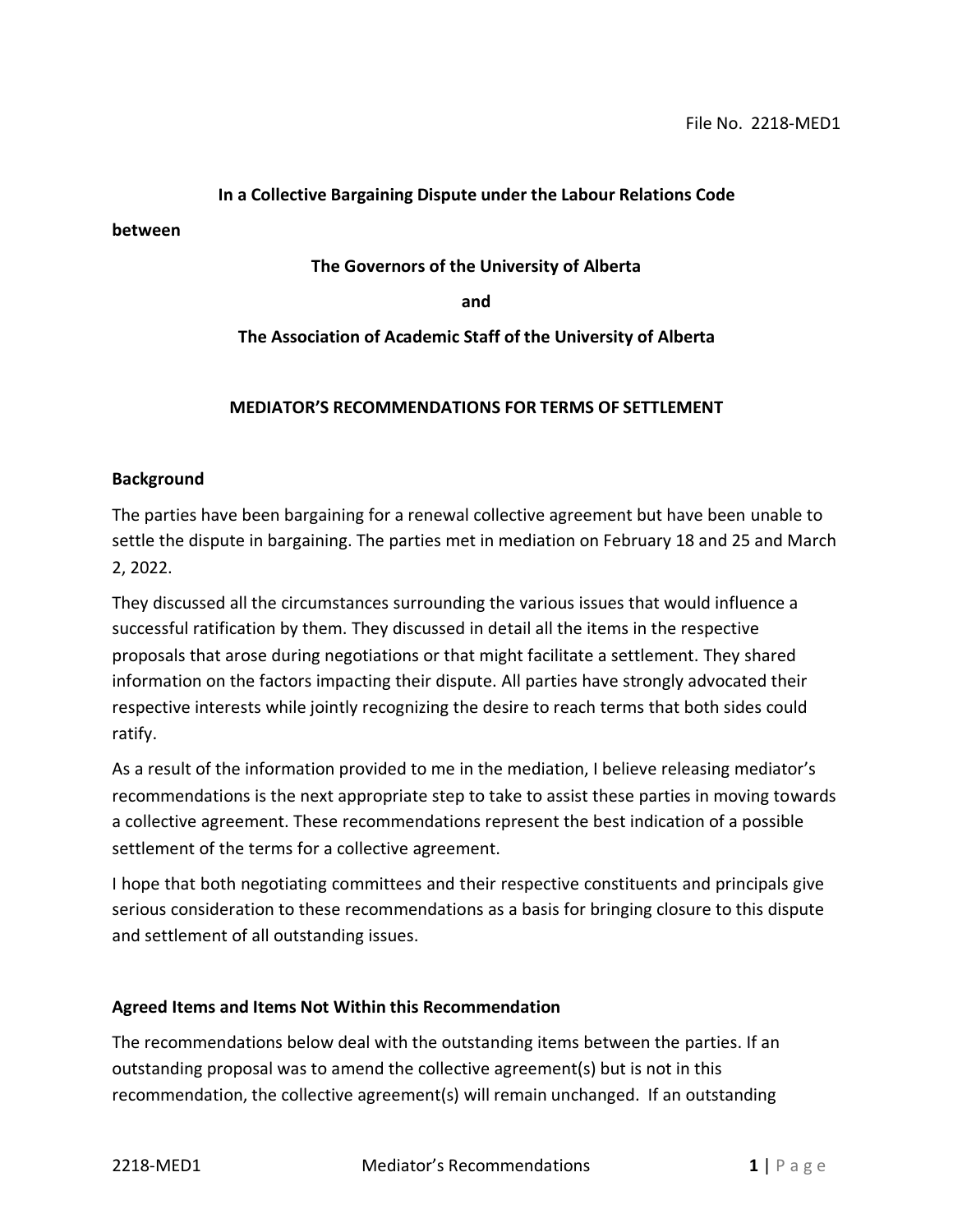proposal was to add to or delete from the collective agreement(s) but is not in this recommendation the collective agreement(s) will remain unchanged.

The parties resolved other items during bargaining. Those agreed items remain agreed and will be provided by the parties for ratification but are not included in these recommended terms of settlement.

# **Recommendations**

I make the recommendations on the following outstanding items. The deletions are shown by strikethrough and the additions or amendments are shown in **bold.**

## **Term of Agreement**

**Four-year collective agreement:** July 1, **2020** – June 30, **2024**.

## **Appendix A: Economic Agreement - Across-The-Board (ATB) Increases**

**Across-the-board (ATB) salary increases as follows, which will be applied equally to all Constituency Groups (FAC, FSO, ATS, LIB, APO, TRAS and TLAPO), and applied to all salary scales, salary maxima and minima, and Increment values:**

- **July 1, 2020: 0%,**
- **July 1, 2021: 0%,**
- **July 1, 2022: 0%,**
- **April 1, 2023: 1.25% (effective 1st day of 10th month of year three of the renewal collective agreement),**
- **December 1, 2023: 1.5% (effective 1st day of 6th month of year four of the renewal collective agreement),**
- **An additional 0.5% ATB increase retroactive to December 1, 2023 (effective 1st day of 6 th month of year four of the renewal collective agreement), payable in the February 2024 or March 2024 "pay cheque," subject to the following "Gain Sharing Formula."**
	- $\ominus$  Gain Sharing Formula: Alberta's 20-year average (2000-2019) of Real Gross **Domestic Product (GDP) is 2.7%. Provided that the "Average of all Private Forecasts for Alberta's Real GDP" for the 2023 Calendar year is at or above 2.7% as of February of 2024, then an additional 0.5% will be applied**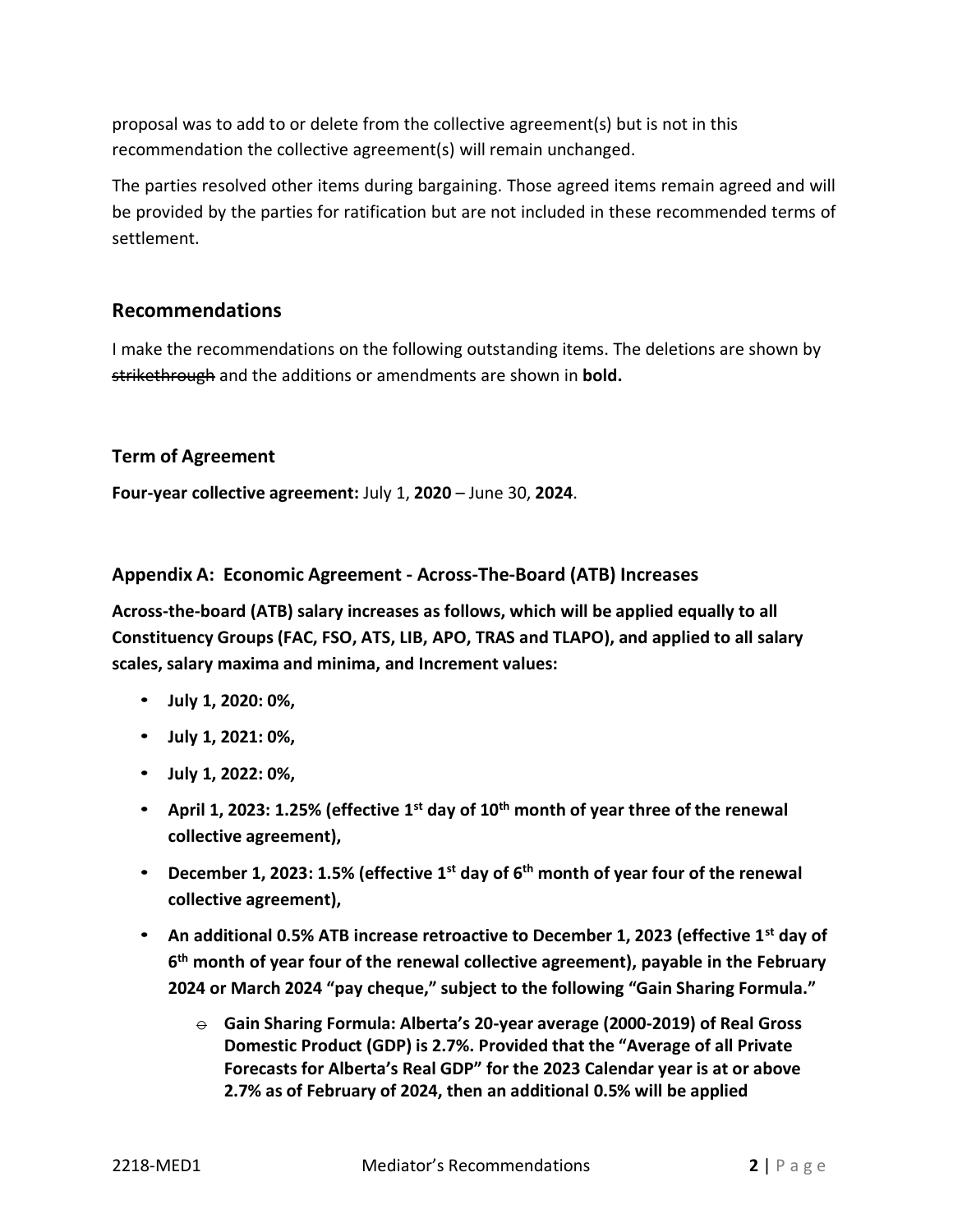**retroactively effective on the first day of the sixth (6th) month of Y4 (i.e. December 1, 2023).**

- $\theta$  "Average of all Private Forecasts for Alberta's Real GDP" for 2023 Calendar **year would be a simple average of Alberta's Real GDP for 2023 across the following independent forecasting institutions:**
	- **Conference Board of Canada**
	- **Stokes Economics**
	- **BMO Capital Markets**
	- **CIBC World Markets**
	- **Laurentian Bank**
	- **National Bank**
	- **RBC Royal Bank**
	- **Scotiabank**
	- **TD Bank**
- $\Theta$  The most recent publicly available forecast for Alberta's Real GDP for 2023 **would be sourced from each institution at the time the pay-out determination would be made in February 2024.**

# **Revised ATS Salary Scales**

**A new salary grid will be created for those Lecturers hired for the first time under the ATS Schedule (and/or previously CAST) on or after June 30, 2024, which provides a salary maximum of \$100,100. This new grid would not apply to anyone previously hired under ATS or CAST agreement prior to June 30, 2024.**

**Note: there would be no application of the new grid to enhanced salary schedules per Appendix D.5 para viii.**

| June 30, 2024 ATS Salary Scales without 0.5% Gain Sharing |                              |                              |                         |
|-----------------------------------------------------------|------------------------------|------------------------------|-------------------------|
| Step/Rank                                                 | <b>Assistant</b><br>Lecturer | <b>Associate</b><br>Lecturer | <b>Full</b><br>Lecturer |
| 1                                                         | \$64,901                     | \$78,014                     | \$94,822                |
| $\mathbf{2}$                                              | \$67,524                     | \$81,376                     | \$98,480                |
| 3                                                         | \$70,147                     | \$84,738                     | \$100,100               |
| 4                                                         | \$72,770                     | \$88,100                     |                         |
| 5                                                         | \$75,393                     | \$91,462                     |                         |
| 6                                                         | \$78,016                     | \$94,824                     |                         |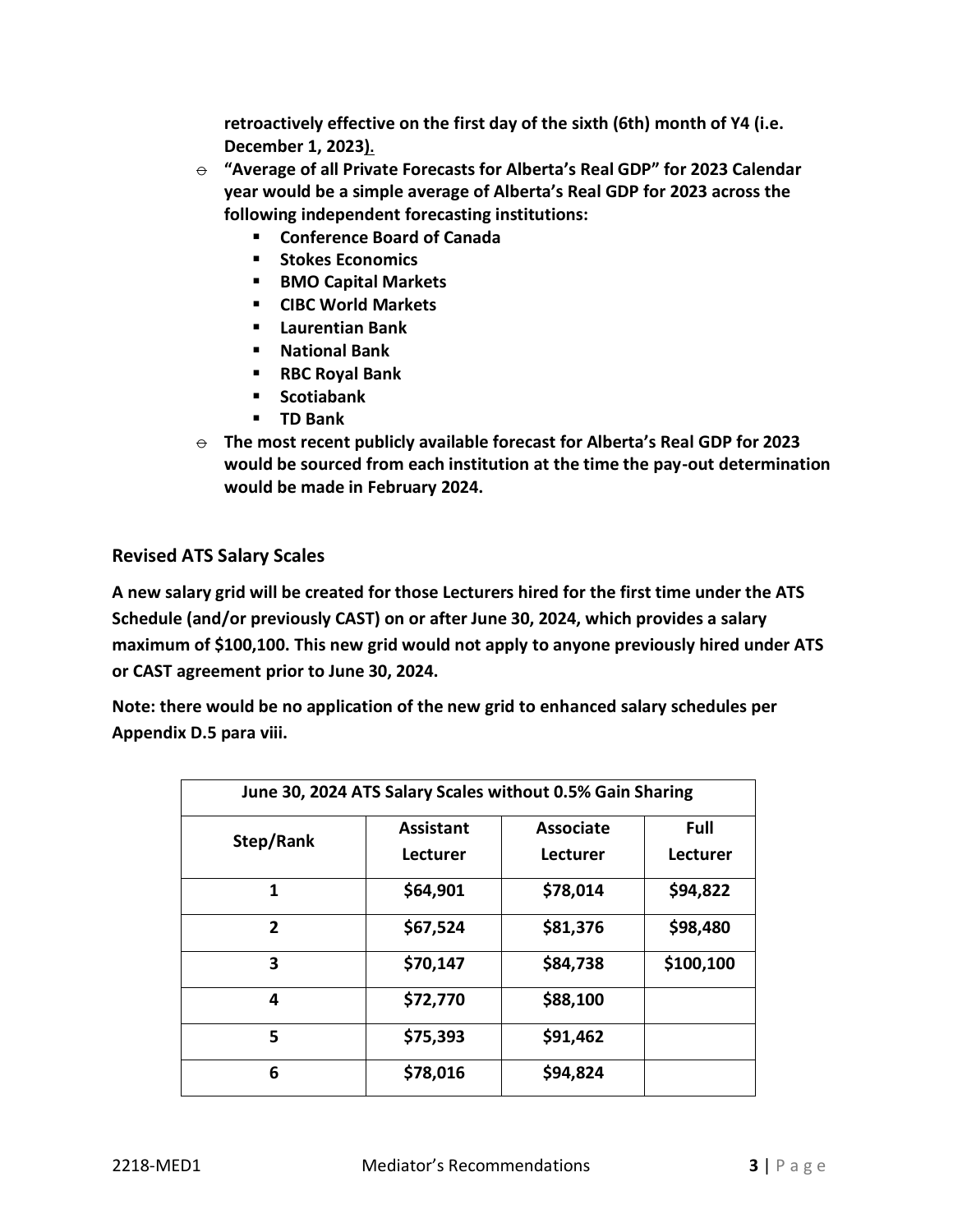| 7                      | \$80,639 | \$98,186  |         |
|------------------------|----------|-----------|---------|
| 8                      | \$83,262 | \$100,100 |         |
| 9                      | \$85,885 |           |         |
| 10                     | \$88,508 |           |         |
| 11                     | \$91,131 |           |         |
| 12                     | \$93,754 |           |         |
| <b>Increment value</b> | \$2,623  | \$3,362   | \$3,658 |

| June 30, 2024 ATS Salary Scales with 0.5% Gain Sharing |                  |                  |           |
|--------------------------------------------------------|------------------|------------------|-----------|
| Step/Rank                                              | <b>Assistant</b> | <b>Associate</b> | Full      |
|                                                        | <b>Lecturer</b>  | Lecturer         | Lecturer  |
| $\mathbf{1}$                                           | \$65,220         | \$78,398         | \$95,289  |
| $\overline{2}$                                         | \$67,856         | \$81,776         | \$98,965  |
| 3                                                      | \$70,492         | \$85,154         | \$100,100 |
| 4                                                      | \$73,128         | \$88,532         |           |
| 5                                                      | \$75,764         | \$91,910         |           |
| 6                                                      | \$78,400         | \$95,288         |           |
| 7                                                      | \$81,036         | \$98,666         |           |
| 8                                                      | \$83,672         | \$100,100        |           |
| 9                                                      | \$86,308         |                  |           |
| 10                                                     | \$88,944         |                  |           |
| 11                                                     | \$91,580         |                  |           |
| 12                                                     | \$94,216         |                  |           |
| <b>Increment value</b>                                 | \$2,636          | \$3,378          | \$3,676   |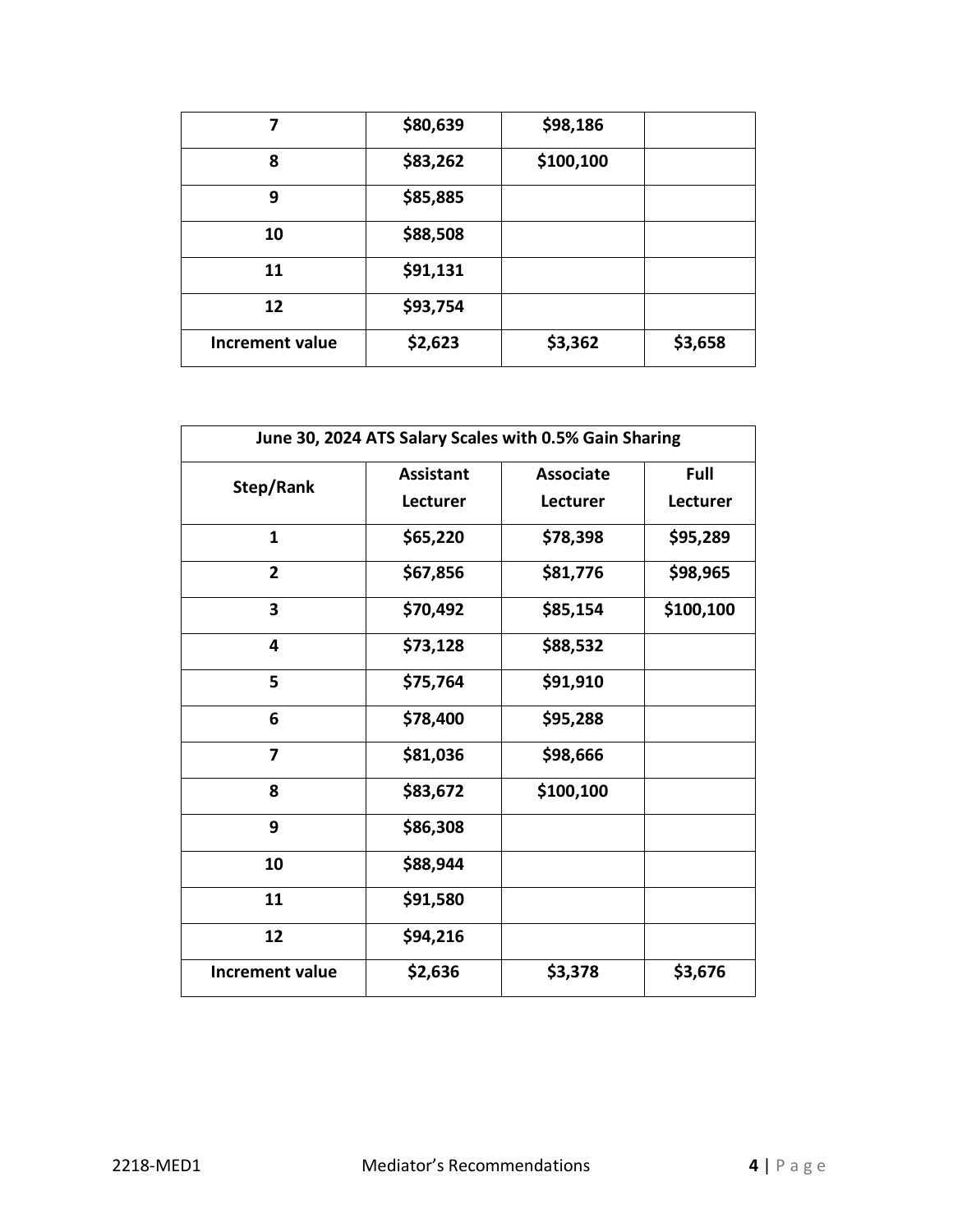# **Elimination of Promotion Transition Zones in the Academic Faculty and FSO Salary Scales**

Eliminate the *Promotion Transition Zones* in the FSO 2, 3, and 4, and Associate Professor and Professor salary scales that was created in the so-called "transitional" MoA entitled "Transitional and Consequent Matters Arising from the May 26, 2008 MoA on Compensation" as follows:

- **Effective July 1, 2022 the Promotion Transition Zone in the Associate Professor salary scale will be eliminated.**
- **The four one-half-steps in the Promotion Transition Zone in the Professor salary scale will be eliminated over a two-year period as follows:**
	- $\Theta$  **On July 1, 2022, the existing lowest two one-half-steps in the Promotion Transition Zone in the Professor salary scale will be eliminated.**
	- $\Theta$  **On July 1, 2023 the remaining two one-half-steps in the Promotion Transition Zone in the Professor salary scale will be eliminated.**
	- $\Theta$  Thus, effective July 1, 2023, there will no longer be any Promotion Transition **Zone in the Professor salary scale**.
- **The four one-half-steps in the Promotion Transition Zones in the FSO 2, 3 and 4 salary scales will be eliminated over a two-year period as follows:**
	- $\Theta$  **On July 1, 2022, the existing lowest two one-half-steps in the Promotion Transition Zones in the FSO 2, 3 and 4 salary scales will be eliminated.**
	- $\Theta$  **On July 1, 2023 the remaining two lowest one-half-steps in the Promotion Transition Zones in the FSO 2, 3 and 4 salary scales will be eliminated.**
	- $\Theta$  Thus, effective July 1, 2023, there will no longer be any Promotion Transition **Zones in the FSO 2, 3 and 4 salary scales, respectively.**
- **Effective July 1, 2022 and continuing thereafter, faculty that are Associate Professor or Professor whose** *base* **salary (salary not including any sort of supplement) is less than Step 1.0 in the Associate Professor or Professor salary scale, respectively, will have their base salary raised to Step 1.0 in the Associate Professor or Professor salary scale, respectively.**
- **Effective July 1, 2022 and continuing thereafter, FSO that are FSO 2, 3 or 4 whose** *base* **salary (salary not including any sort of supplement) is less than Step 1.0 in the FSO 2, 3**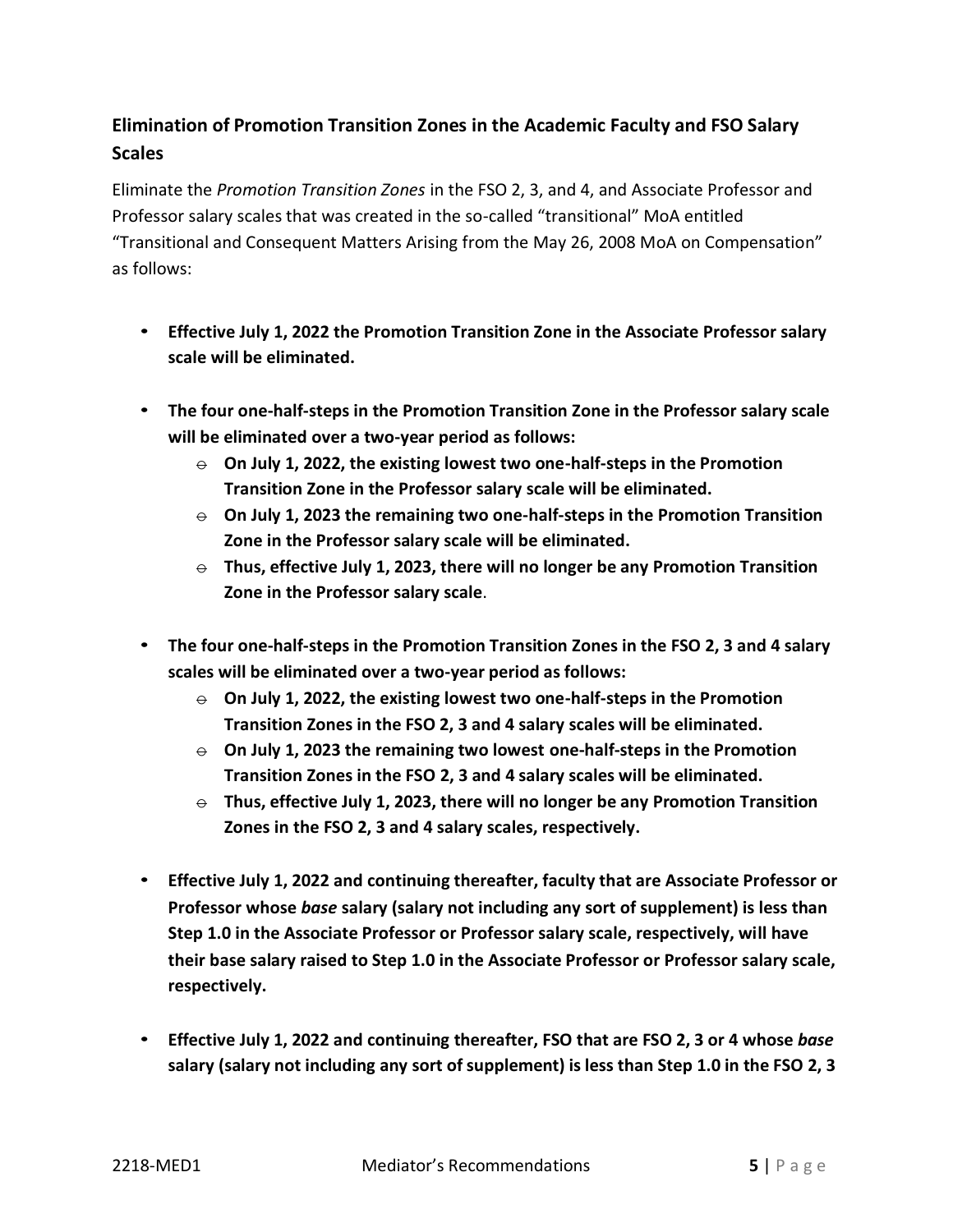**or 4 salary scales, respectively, will have their base salary raised to Step 1.0 in the FSO 2, 3 or 4 salary scale, respectively.**

# **Academic Benefits Plan**

**The per capita funding of the Academic Benefits Plan shall be increased by the year over year percentage increase associated with the "Edmonton average annual Statistics Canada CPI index" as listed in**

# **[https://www150.statcan.gc.ca/t1/tbl1/en/tv.action?pid=1810000501&pickMembers](https://www150.statcan.gc.ca/t1/tbl1/en/tv.action?pid=1810000501&pickMembers%5B0%5D=1.24&cubeTimeFrame.startYear=2000&cubeTimeFrame.endYear=2021&referencePeriods=20000101%2C20210101) [%5B0%5D=1.24&cubeTimeFrame.startYear=2000&cubeTimeFrame.endYear=2021&ref](https://www150.statcan.gc.ca/t1/tbl1/en/tv.action?pid=1810000501&pickMembers%5B0%5D=1.24&cubeTimeFrame.startYear=2000&cubeTimeFrame.endYear=2021&referencePeriods=20000101%2C20210101) [erencePeriods=20000101%2C20210101](https://www150.statcan.gc.ca/t1/tbl1/en/tv.action?pid=1810000501&pickMembers%5B0%5D=1.24&cubeTimeFrame.startYear=2000&cubeTimeFrame.endYear=2021&referencePeriods=20000101%2C20210101)**

# **starting from the last year (2019-20) of the immediate previous collective agreement.**

For example: The 2020 annual CPI index for Edmonton increased by 1.05% over the 2019 annual CPI index for Edmonton. Thus, the July 1, 2020 to June 30, 2021 per capita funding would be increased over the July 1, 2019 to June 30, 2020 per capita funding by the same percentage increase as the same percentage associated with 2020 CPI over the 2019 CPI Index, i.e., 1.05%.

The 2021 annual CPI index for Edmonton increased by 2.97% over the 2020 annual CPI index for Edmonton. Thus, the July 1, 2021 to June 30, 2022 per capita funding would be increased over the July 1, 2020 to June 30, 2021 per capita funding by the same percentage increase as the same percentage associated with 2022 CPI over the 2021 CPI Index, i.e., 2.97%.

|                     | CPI percentage increase formula           |                                                       |  |
|---------------------|-------------------------------------------|-------------------------------------------------------|--|
| Year                | Per capita funding - Operating            | Per capita funding Trust<br>(Operating minus \$1,400) |  |
| 2019-20 (base year) | \$12,466                                  | \$11,066                                              |  |
| 2020-21             | \$12,597 (1.05% increase over<br>2019-20) | \$11,197                                              |  |
| 2021-22             | \$12,971 (2.97% increase over<br>2020-21) | \$11,571                                              |  |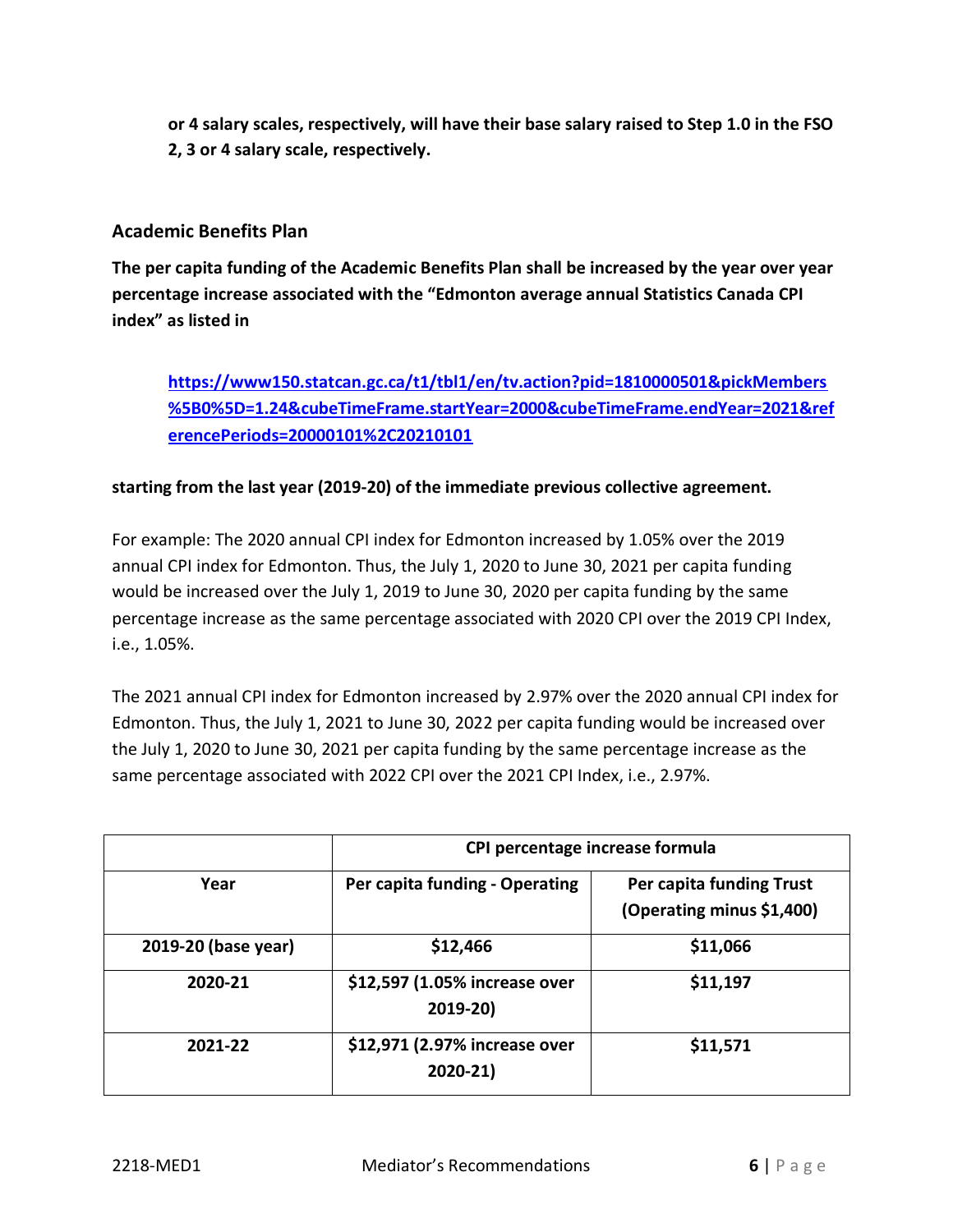| 2022-23 | TBD | <b>TBD</b> |
|---------|-----|------------|
| 2023-24 | TBD | <b>TBD</b> |

**The July 1, 2023 to June 30, 2024 per capita funding that has been set shall continue during the statutory bridging period in accordance with the Labour Relations Code.**

## **Psychologist Services**

**Psychologist Services shall be examined and considered by the Academic Benefits Management Committee within the Academic Benefits Plan**.

## **Dental Fee Guide**

**Effective the date of ratification, the dental fee guide shall be maintained at the most current year Alberta Dental Fee Guide going forward.**

The wording in **Attachment A: Managed Benefit Plan Costs** in **Appendix D** in the **Common Agreement** in the Collective Agreement shall be:

**Dental**: Coverage based upon **current year** Sun Life **Alberta dental fee** guide. Basic series **services** covered at 100%; Major and Orthodontic services covered at 75%.

# **Compensation-in-lieu for Academic Staff not covered by Benefits Plan**

Effective the date of ratification, compensation-in-lieu of benefits for Academic Staff not covered by the Academic Benefits Plan will be 3% **4%** of salary payable.

## Schedule D (ATS)

D9.02.2 All other ATS Members not referenced in Article D9.02.1 shall receive pay in lieu of benefits programs equal to 3% **4%** of salary payable.

## Schedule E (TRAS)

E9.02.6 Notwithstanding Article E9.02.2, in lieu of participation in the benefit*s* programs, the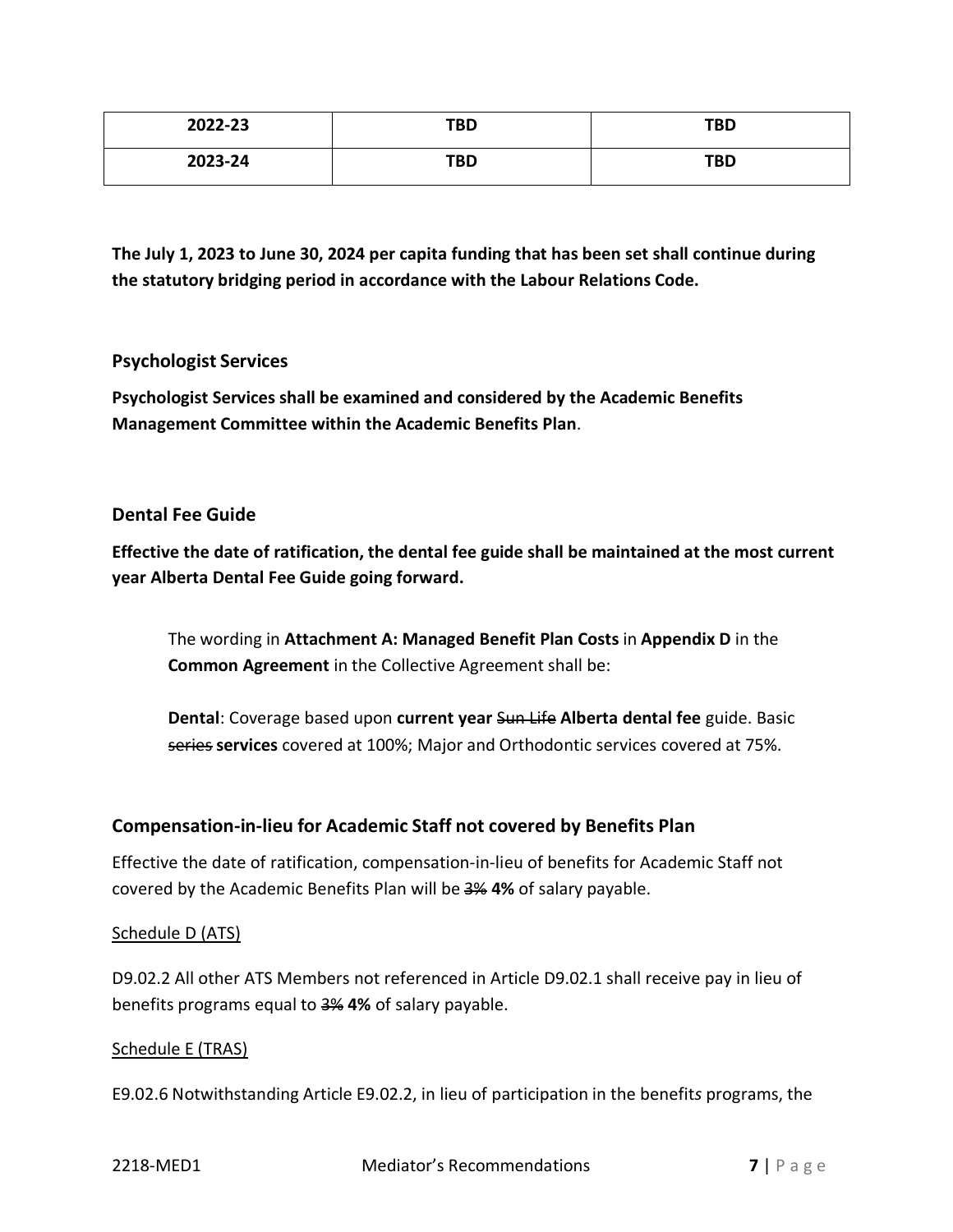Board shall pay to a TRAS Member an amount equal to 3% **4%** of salary **payable**.

## Schedule G (TLAPO)

G8.03.3 In lieu of the benefit*s* programs, the Board shall pay to a TLAPS **TLAPO** Member whose appointment is part-time or is for less than 8 months in duration, an amount equal to 3% **4%** of salary **payable**.

## **Sabbaticals and Professional Leaves**

#### **Effective July 1, 2022**:

- Sabbaticals for faculty will be at 90% of basic salary.
- Professional Leaves for FSO and LIB shall be at 100% of full salary except where the Professional Leave is of primary benefit to the Member in which case the Professional Leave will be at no less than 75% of full salary.
- Professional/Educational Leaves for APO will be at 100% of basic salary.

#### Schedule A (Faculty)

- A4.03.1 With respect to an Academic Faculty member's first sabbatical following receipt of the award of Tenure through the FEC processes under Articles A5 and A6, the Academic Faculty member, as an Associate Professor or Professor, shall receive a percentage of their basic University salary, as follows:
	- a) 85%, where the sabbatical commences prior to July 1, 2019; and
	- b) 90%, where the sabbatical commences on or after July 1, 2019.
- A4.03.2 With respect to an Academic Faculty member's second and any subsequent sabbatical, the Academic Faculty member shall receive 82.5% (**effective July 1, 2022: 90%)** of their basic University salary.

#### Appendix A.3: Detailed Procedures for Sabbaticals

H. Sabbatical Salary (Reference: Articles A4.03.1 and A4.03.2)

Sabbatical salary is normally based on the level of the Academic Faculty member's regular professorial salary and any market supplement and is at 82.5% (**effective July 1, 2022: 90%**) of that salary rate, **which shall be defined as the Academic Faculty member's basic University salary**. An Academic Faculty member shall receive a salary of 85% of the Academic Faculty member's basic University salary for the Academic Faculty member's first sabbatical following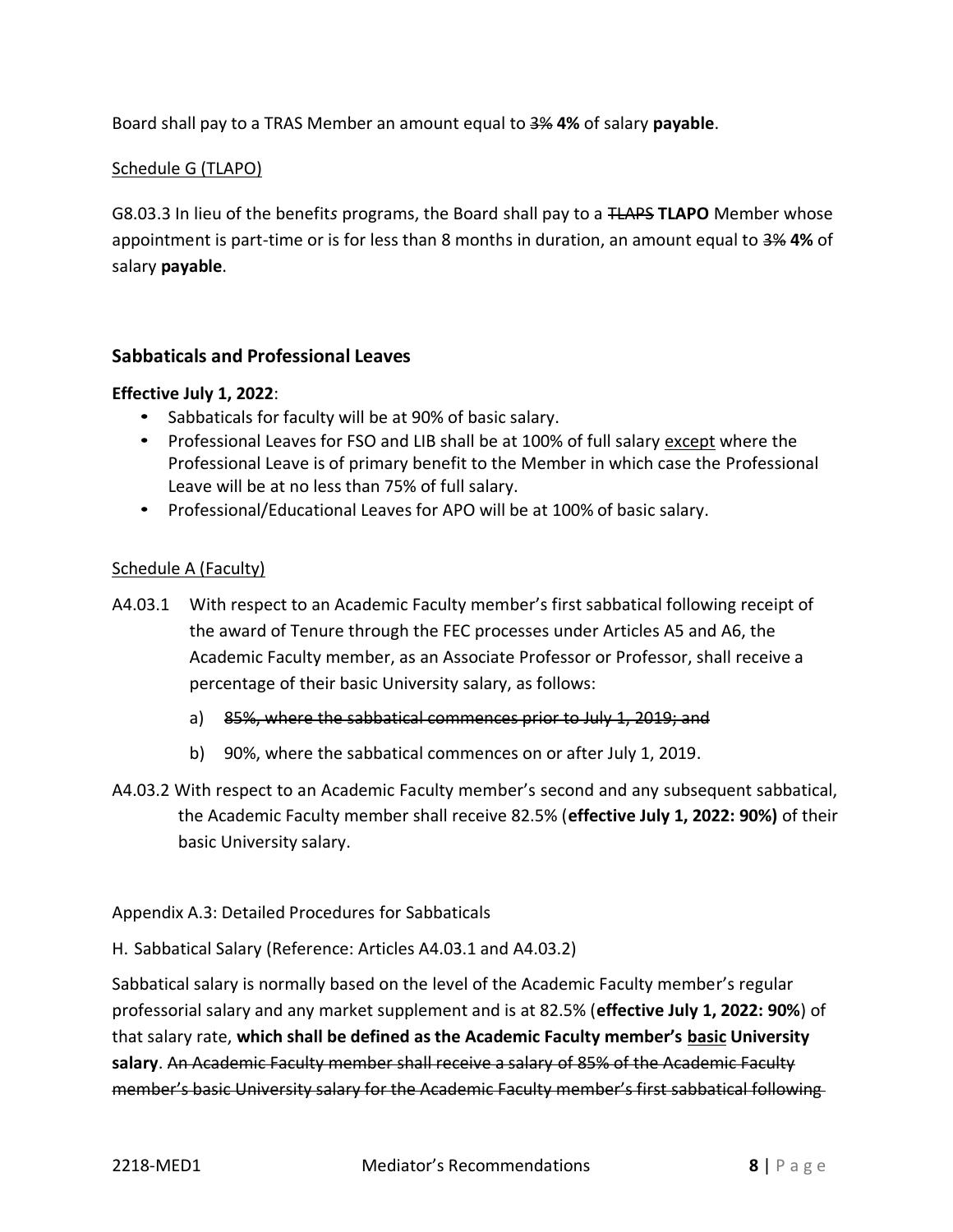receipt of the award of Tenure through the FEC processes under Articles A5 and A6, where the sabbatical commences prior to July 1, 2019. An Academic Faculty member shall receive a salary of 90% of the Academic Faculty member's basic University salary for the Academic Faculty member's first sabbatical following receipt of the award of Tenure through the FEC processes under Articles A5 and A6, where the sabbatical commences on or after July 1, 2019. Other University stipends, such as administrative stipends, clinical income and honoraria paid in lieu of professional fees, etc. do not enter into the calculation of the sabbatical salary. Non pensionable salary supplements and stipends may or may not be paid during a sabbatical depending on the conditions set by the funding source.

- K. Sabbatical Research Grants (Reference: Article A4.03.4)
- 1. In accordance with policies of Revenue Canada (Taxation), a portion of the total remuneration to the Academic Faculty member on sabbatical may be classed as a sabbatical research grant. It should be emphasized that such a grant is not in addition to sabbatical salary. Rather, the sabbatical salary (normally at 82.5% (**effective July 1, 2022: 90%**) of basic salary) is reduced to the extent of the research grant. The total of the two payments (salary + research grant), of course, would stay at the 82.5% level (**effective July 1, 2022: 90%**). For example, if an Academic Faculty member's basic salary were \$50,000, then the usual sabbatical salary would be 82.5% (**effective July 1, 2022: 90%**) of that amount or \$40,000 (**effective July 1, 2022: \$45,000**). If the Academic Faculty member received a \$4,000 sabbatical research grant, then the salary portion would be reduced to \$36,000 (**effective July 1, 2022: \$41,000**).

# Schedule B (FSO)

B4.03.1 In determining the salary level, the Provost shall follow **B4.03.2, B4.03.3 or B4.03.4.** the principle that the level of salary shall reflect the proportionate benefit of the leave to the University.

B4.03.2 When the leave is determined to be of primary benefit to the FSO Member, the salary level shall be not less than 50% (**effective July 1, 2022: 75%**) of full salary.

B4.03.3 When the leave is determined to be of equal benefit to both the FSO Member and the University, the salary level shall be not less than 75% (**effective July 1, 2022: 100%**) of full salary.

B4.03.4 When the leave is determined to be of primary benefit to the University, the salary level shall be 100% of full salary.

B4.03.5 The Provost may vary the salary level proposed but, before doing so, shall consult with the FSO Member prior to making a decision.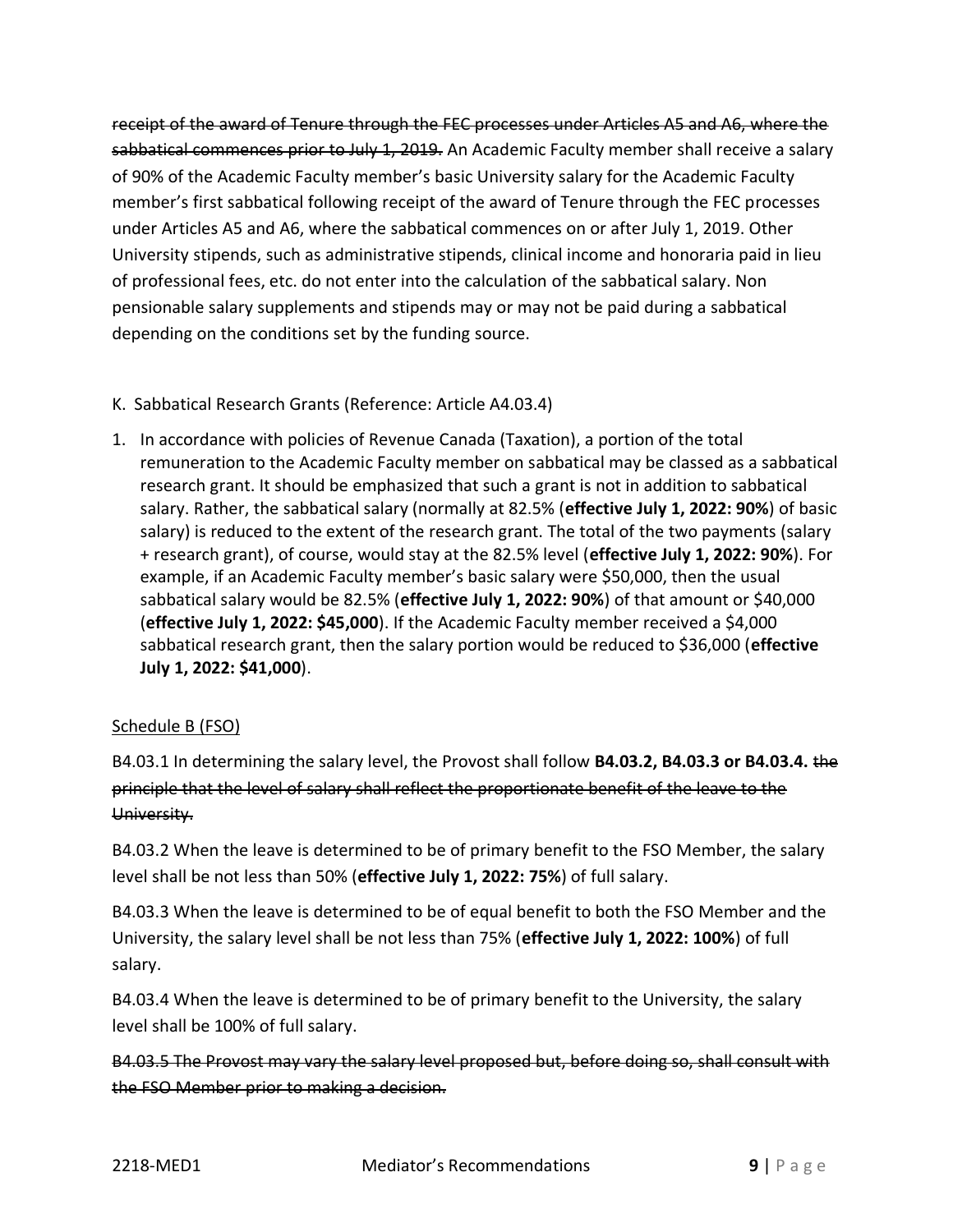## Schedule C (Librarian)

C4.03.1 In determining the salary level, the LEC shall follow **C4.03.2, C4.03.3 or C4.03.4.** the principle that the level of salary shall reflect the proportionate benefit of the leave to the Library.

C4.03.2 When the leave is determined to be of primary benefit to the Librarian, the salary level shall be not less than 50% (**effective July 1, 2022: 75%**) of full salary.

C4.03.3 When the leave is determined to be of equal benefit to both the Librarian and the Library, the salary level shall be not less than 75% (**effective July 1, 2022: 100%**) of full salary.

C4.03.4 When the leave is determined to be of primary benefit to the Library, the salary level shall be 100% of full salary.

C4.03.5 Where LEC proposes a change to the salary level requested, LEC shall consult with the Librarian prior to making its recommendation to the Chief Librarian.

## Schedule F (APO)

F4.03.1 If an application for Professional/Educational Leave has been approved, an APO Member shall:

a) receive a salary of 80% (**effective July 1, 2022: 100%)** of the APO Member's basic University salary, **which shall be defined as the APO Member's regular salary and any market supplement**.

# **The Academic Supplementary Retirement Plan (ASRP) Salary Cap**

With respect to the Academic Supplementary Retirement Plan (ASRP) salary cap, the collective agreement expiring June 30, 2020 provides:

- *Increase the ASRP salary cap, as follows:*
	- o *Effective January 1, 2018: \$216,162*
	- o *Effective January 1, 2019: \$220,668*

The parties have agreed that the ASRP salary cap will be "status quo" over the life of the agreement expiring June 30, 2024.

The Union takes the position that "status quo" means that the ASRP salary cap should be increased annually by determining the sum of the current year Maximum Pensionable Salary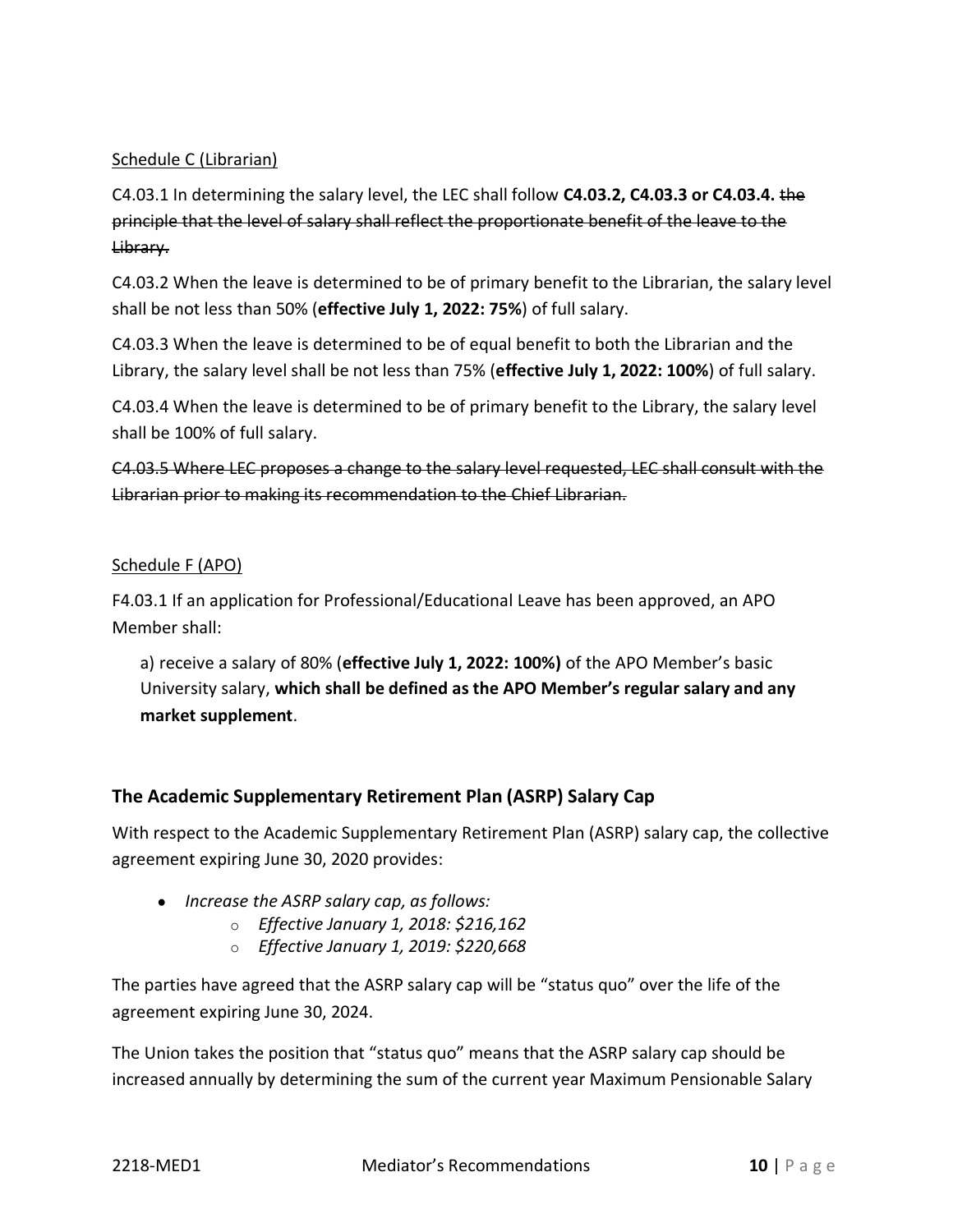associated with the Universities' Academic Pension Plan (UAPP) plus \$52,170 rounded off to the closest dollar which would result in the following:

| Effective January 1, 2020: | \$224,391                                                                                                                                                                                 |
|----------------------------|-------------------------------------------------------------------------------------------------------------------------------------------------------------------------------------------|
| Effective January 1, 2021: | \$232,928                                                                                                                                                                                 |
| Effective January 1, 2022: | \$242,640                                                                                                                                                                                 |
| Effective January 1, 2023: | determined by the sum of the current year Maximum Pensionable<br>Salary associated with the Universities' Academic Pension Plan<br>(UAPP) plus \$52,170 rounded off to the closest dollar |
| Effective January 1, 2024: | determined by the sum of the current year Maximum Pensionable<br>Salary associated with the UAPP plus \$52,170 rounded off to the<br>closest dollar.                                      |

The Employer takes the position that "status quo" means no change to the negotiated value in the current contract which would result in the ASRP salary cap set as follows:

| Effective July 1, 2020:    | \$220,668  |
|----------------------------|------------|
| Effective January 1, 2021: | \$220,668  |
| Effective January 1, 2022: | \$220,668  |
| Effective January 1, 2023: | \$220,668  |
| Effective January 1, 2024: | \$220,668. |

The dispute shall be submitted to binding arbitration before a single arbitrator who shall determine what "status quo" means, subject to the evidence and arguments before the arbitrator.

## **Language**

## **Appendix D.7 and D.8**

**AASUA agrees to strike an ARC in accordance with Article 2.06 – 2.11 to consider Appendix D.7 (Procedures on Evaluation and Promotion for Lecturers) and D.8 (Positional Profile Template). Should the parties not reach agreement during the ARC process, the current collective agreement language remains as status quo.**